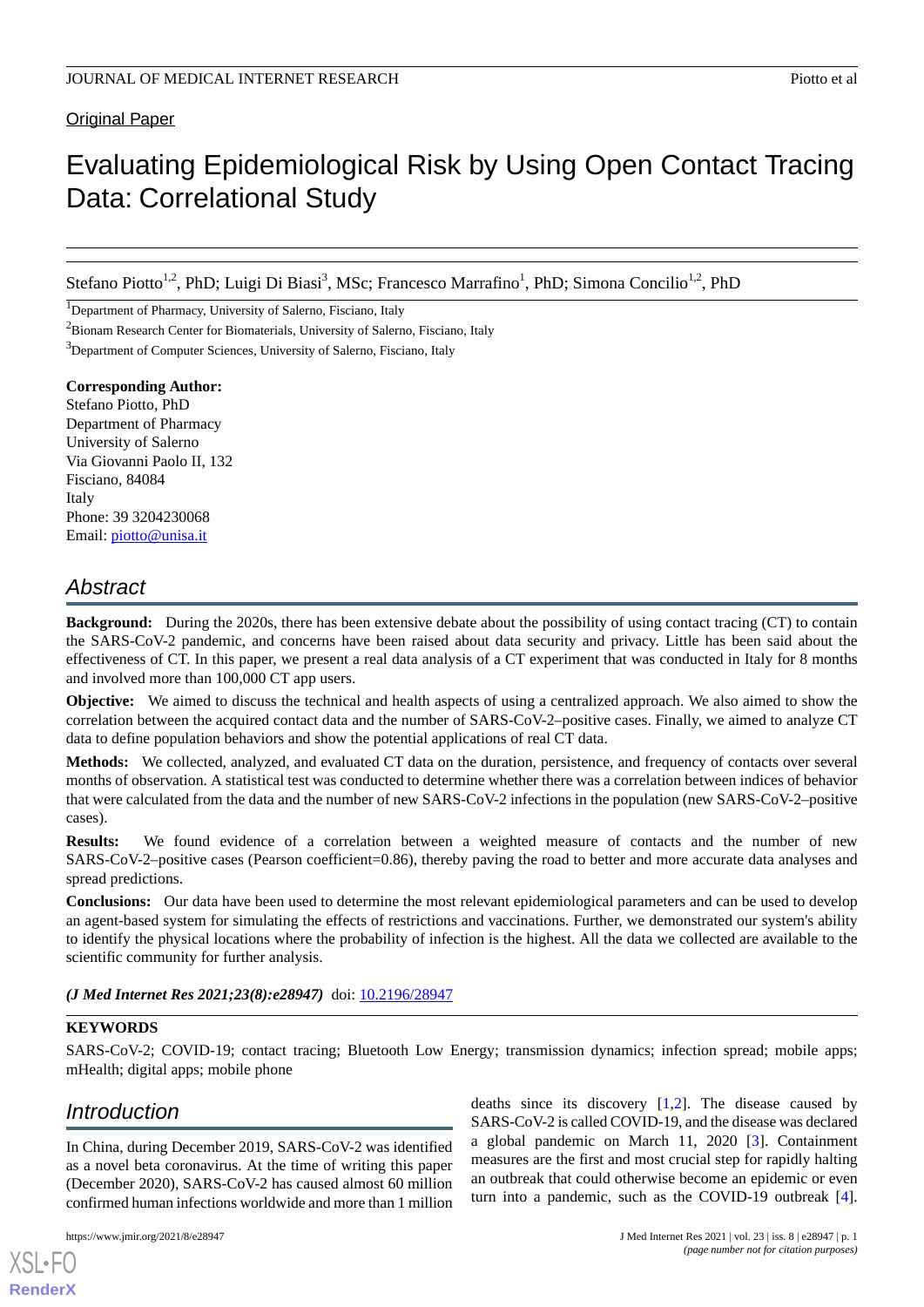Notable examples of disease epidemics with a high occurrence of superspreading events (SSEs) are the SARS-CoV (severe acute respiratory syndrome coronavirus; 2002-2003) and MERS-CoV (Middle East respiratory syndrome coronavirus; since 2013) epidemics [[5-](#page-8-4)[9](#page-9-0)]. The basic reproduction number  $(R_0)$  is a key measure of transmissibility. It is defined as the number of infected contacts that 1 infected individual generates on average during their infectious period. An  $R_0$  value of  $>1$ means that a virus will continue its propagation among susceptible hosts. In contrast, an  $R_0$  of <1 means that it is certain that epidemic spread will stop [[10,](#page-9-1)[11](#page-9-2)]. The SARS-CoV and MERS-CoV have an  $R_0$  of around 3 [\[12](#page-9-3)]. For SARS-CoV-2, the estimated  $R_0$  ranges between 2 and 3 [\[9](#page-9-0),[13\]](#page-9-4). However, it is unknown as to what extent SSEs are involved in the spread of SARS-CoV-2 infection.

Lockdown was the most widespread pandemic containment response, and it was introduced at different levels by most affected countries. As already predicted by mathematical models [[14\]](#page-9-5) and proven by trends that were updated at the time of writing this paper, the contagion's spread resumed rapidly when lockdown countermeasures were lifted. Rapid and automatic contact tracing (CT) is an essential intervention for contagion containment [[15-](#page-9-6)[19\]](#page-9-7); however, user localization poses a privacy risk and reduces compliance rates [[20\]](#page-9-8). According to the World Health Organization, CT involves the following three steps: the identification of a contact (identifying those that a confirmed positive patient had contact with based on the transmission modalities of the pathogen of interest), the listing of contacts (keeping a record of individuals who possibly had contact with infected patients and informing these individuals), and contact follow-up [\[21](#page-9-9)]. CT has a dual purpose—treating people who have possibly been exposed to infectious diseases and stopping the transmission chain to contain an epidemic. Due to the prevalence of smartphones, CT has the potential to become a powerful intervention; the vast majority of smartphone users carry their smartphone devices with them throughout the day, and smartphones can generate detailed GPS location information. However, due to the availability of users'location data, there is growing concern about the infringement of an individual's right to privacy. An alternative is using other contact monitoring technologies that are based on proximity assessments rather than those based on location information [\[22](#page-9-10)]. It is important to note that this study does not constitute an endorsement or rejection of CT based on potential data security risks or privacy limitations. This study intends to assess whether and to what extent the acquisition of contact data helps with assessing the spread of SARS-CoV-2.

Technologies such as Bluetooth Low Energy allow for the evaluation of the distance between users without locating them and thus help with addressing the privacy issue. The number of CT apps that have been introduced since the beginning of the SARS-CoV-2 pandemic is considerable [[23,](#page-9-11)[24\]](#page-9-12) and reflects governments' interest in automating the tracing of people who have had recent contact with individuals who tested positive for COVID-19. An app that uses a centralized approach was developed by the academic spin-off company of the University of Salerno—SoftMining (SM). The app [\[25](#page-9-13)] was supported by

 $XS$ -FO **[RenderX](http://www.renderx.com/)** government agencies such as the Campania Region and was validated by more than 120,000 users; the app had peaks of more than 15,000 active daily users.

CT is a fundamental intervention for acquiring population data, which show how different population groups can behave differently. Such behaviors result in different risks of infection among group members. In [Multimedia Appendix 1](#page-8-5), we describe how CT data were acquired via the Bluetooth Low Energy technology of the SM-COVID-19 app and how data were clustered to obtain different mobility and behavior groups. In this paper, we discuss how we used Italian National Institute of Health data on contagion trends in Italy [[26\]](#page-9-14) to estimate a more precise number of SARS-CoV-2–positive cases that was less influenced by the number of tests performed on the population. In addition, we show the link between the acquired CT data and the number of new SARS-CoV-2–positive cases. This allowed us to define an epidemiological risk function that was based on the number of, frequency of, and distance between contacts. The risk function expresses the probability that an individual will become ill as a function of their age within a given period of time. This study aims to evaluate whether the use of CT can support the containment of an epidemic. The data acquired from CT were analyzed and correlated with data on the progression of SARS-CoV-2 infection.

This study was not conducted for commercial purposes; it was conducted for the purposes of academic research and aims to make CT data available to the scientific community for future research.

# *Methods*

## **CT Data Acquisition**

During the CT phase, the SM-COVID-19 app analyzed the environment and, at regular intervals, sent data on the duration of a contact and the instantaneous and average distances (over the time) of a contact to the server. App users could voluntarily decide to share location data as well. If they did, the server also received latitude, longitude, precision, and smartphone provider data. We provide the full description of the data acquisition procedures in [Multimedia Appendices 1](#page-8-5) and [2.](#page-8-6) The developed technologies allowed for high precision in distance calculations (less than 0.5 m under optimal conditions and after device calibration) and were implemented via the SM-COVID-19 app, which is available on Android and iOS smartphones (via TestFlight; Apple Inc). Daily data were anonymized and saved for further use, as described in [Multimedia Appendix 3](#page-8-7), in accordance with the General Data Protection Regulation. Anonymity was also guaranteed when the GPS localization function was enabled, as data were stored randomly in the database; the database did not present an individual user's location in a precise way. The app only used random 128-bit proximity IDs, and only the user's device kept track of the device IDs. The app's functions were conducted and maintained with a back-end server, on which arbitrary identifiers were stored. Users could not be identified directly with app data, as only the app's random identifiers were stored on the server.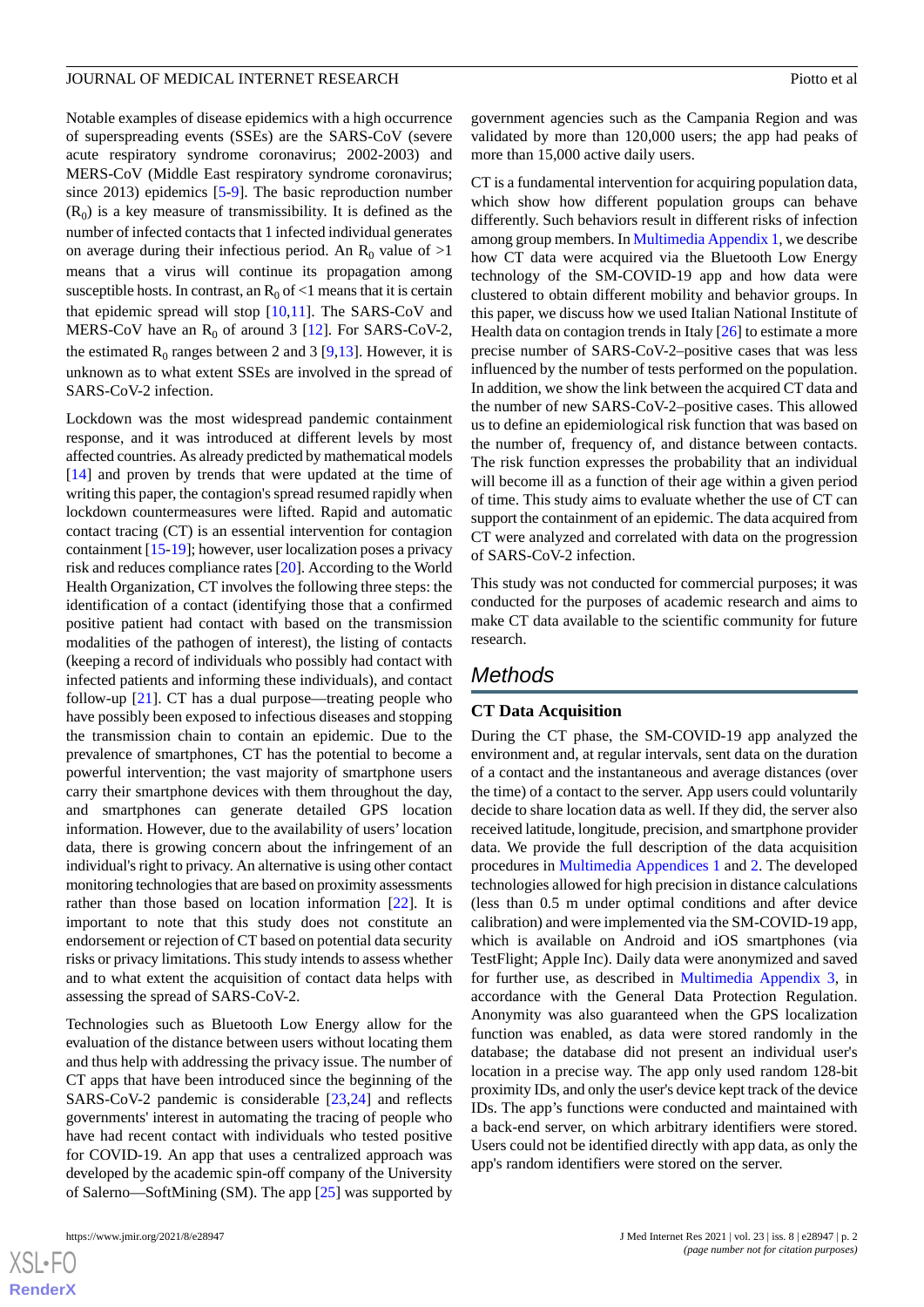### **Social Mobility Analysis**

The data set obtained from the SM-COVID-19 app in the period of April to November 2020 was analyzed. The data set's structure is described in [Multimedia Appendix 2](#page-8-6). Reported data from August 1 to August 30, 2020, were obtained to analyze mobility data from a period when no lockdown measures were in place. Such data are useful for tracking movements in real situations. We removed users with less than 15 days of activity from our analysis to exclude users who may have deactivated the app. The cleaned data set was clustered. Before the clustering process, the t-distributed stochastic neighbor embedding machine learning algorithm was applied to the data set to reduce its dimensionality to 2. The clustering was carried out by using

the Ward linkage method. This method allows the user to select the number of clusters arbitrarily. We analyzed the distribution of data for different numbers of clusters (2-10 clusters); the optimal distribution was obtained with 5 clusters. The average number of daily contacts and the SDs for the clusters are reported in [Table 1](#page-2-0). SDs were high, since every cluster had many users with 0-contact days among those with low- and high-contact days. As shown in [Table 1,](#page-2-0) the population was divided into clusters of approximately the same size. However, cluster 5 was larger and included users who had a larger number of contacts. This cluster accounted for the population with the highest number of contacts and included users with the highest number of contacts and the highest mobility.

<span id="page-2-0"></span>**Table 1.** The cluster data of active users for the period of August 1 to August 30, 2020.

| Cluster number | Number of daily contacts based on Bluetooth Low Energy technology, mean (SD) <sup>a</sup> | Percentage of active users |
|----------------|-------------------------------------------------------------------------------------------|----------------------------|
|                | 23.40 (38.55)                                                                             | 14                         |
| 2              | 12.05(22.62)                                                                              | 19                         |
| 3              | 41.95 (75.79)                                                                             | 17                         |
| $\overline{4}$ | 69.91 (103.76)                                                                            | 20                         |
| 5              | 121.48 (145.05)                                                                           | 30                         |

<sup>a</sup>The average number of daily contacts for each cluster and SDs were calculated based on all cluster data (ie, from days 1 to 30).

# **Data Availability**

All data can be made available upon request from the authors or the SM-COVID-19 team [\[27](#page-9-15)].

# *Results*

# **Statistical Analysis and Estimates of the Real Number of SARS-CoV-2–Positive Cases**

For our statistical analysis, we relied on official data on the daily SARS-CoV-2–related trends in Italy, which were released by the Italian National Institute of Health and aggregated by the Department of Civil Protection of the Presidency of the Council of Ministers [\[17](#page-9-16)]. We estimated the possible number of real infections that may have occurred during the epidemic in Italy. We obtained the daily number of newly performed tests based on the total number of tests performed. This was calculated by using equation 1 in [Multimedia Appendix 4](#page-8-8). The method for estimating the number of new daily SARS-CoV-2–positive cases is detailed in [Multimedia Appendix](#page-8-8)

[4.](#page-8-8) We performed data smoothing via sliding-window averaging to reduce each day's variability, which was the result of the cumulative regional data's intrinsic variability. SARS-CoV-2–related trends over a given period were roughly linear; there were no sudden peaks. Additionally, the averaging process performed allowed us to smoothen the curves, which were in line with these trends. Equation 2 in [Multimedia](#page-8-8) [Appendix 4](#page-8-8) was used to define the ratio between the number of daily tests and the number of daily reported SARS-CoV-2–positive cases. The estimated number of new SARS-CoV-2–positive cases  $(EP_{[k]})$  for each day was calculated with equation 3 in [Multimedia Appendix 4](#page-8-8). With our method, we estimated a correction for the number of real SARS-CoV-2–positive cases that occurred during the pandemic period. We observed that around 224,000 cases were not diagnosed, and of these cases, nearly around 81,000 were missed in the period of March to May 2020. The difference between the official number of cases and the estimated number of new SARS-CoV-2–positive cases is shown in [Figure 1.](#page-3-0)

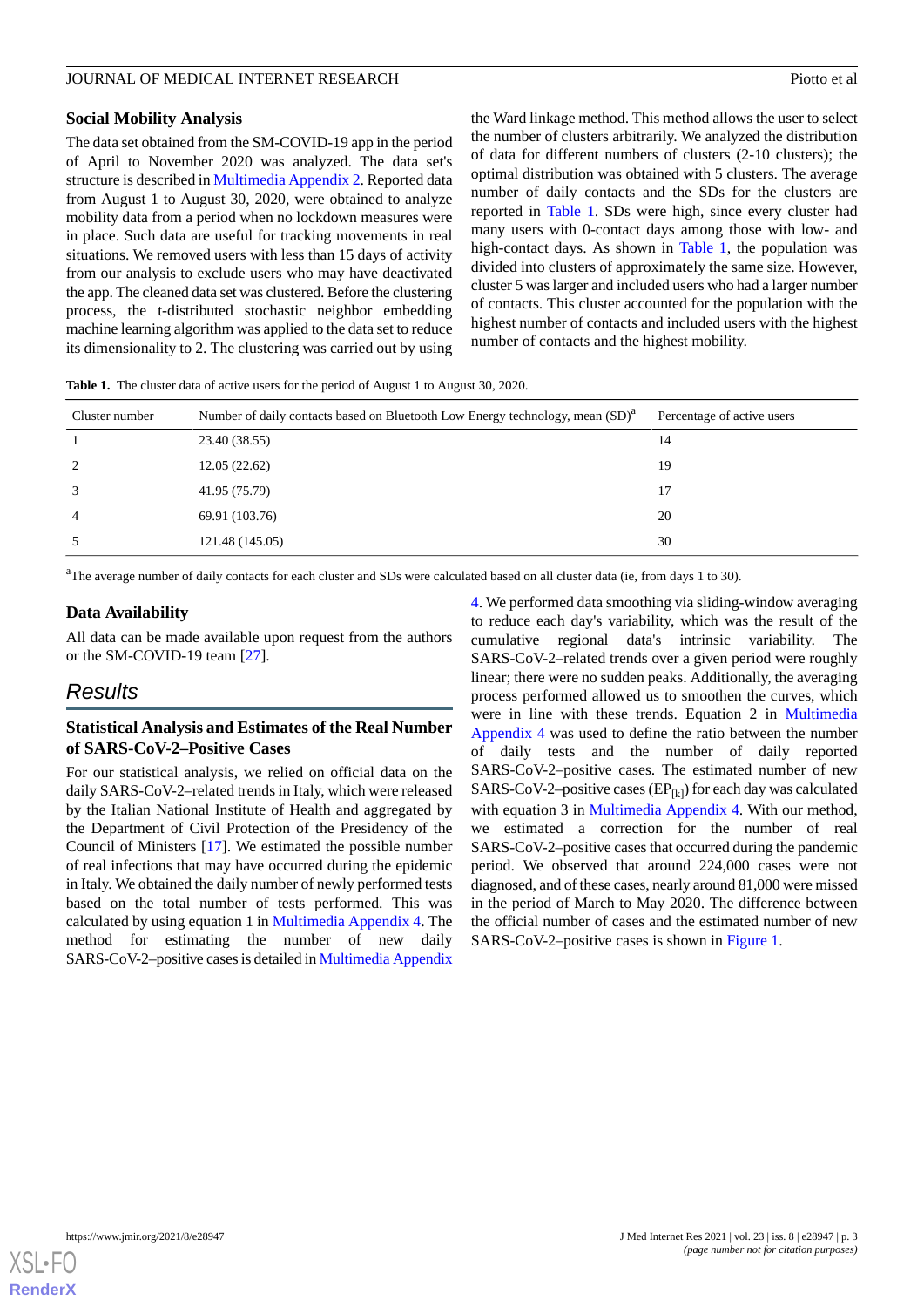<span id="page-3-0"></span>Figure 1. Comparison of the official number of daily new SARS-CoV-2–positive cases reported by the ISS (black line) and the estimated number of daily new SARS-CoV-2–positive cases (red line). The difference was higher during the initial phases of the pandemic. ISS: Istituto Superiore di Sanità (Italian Superior Institute of Health).



#### **Correlation Between CT Data and Contagion Trends**

The correct number of daily SARS-CoV-2–positive cases was calculated to perform correlation analyses with the data obtained from CT. The data distributed by the ISS, due to how the data were structured, showed considerable fluctuations based on the number of tests performed. It was also possible to observe a weekly trend in the number of SARS-CoV-2–positive cases recorded due to the reduced number of tests performed during weekends. Such data therefore presented fluctuations that could alter the analysis. Data smoothing via sliding-window averaging also provided an additional element for alleviating the issue with fluctuations.

We then examined whether the contact index (CI) and the alpha index  $(\alpha)$  correlated with the number of daily new SARS-CoV-2–positive cases. These two parameters are indices of effective contacts and account for the distance between two users who come into contact with each other and the contact's duration. These parameters and the related equations are described in detail in [Multimedia Appendix 5](#page-8-9) [[4,](#page-8-3)[28](#page-9-17),[29\]](#page-10-0). These parameters were necessary, since not all of the contacts recorded by the app involved people who could effectively transmit the virus.  $CI_k$  is a value that indicates a user's risk of infection on day k based on the number of effective contacts that the user had on the same day.  $CI_k$  was calculated with equation 4 in [Multimedia Appendix 5](#page-8-9) [[4,](#page-8-3)[28](#page-9-17),[29\]](#page-10-0).  $\alpha_k$  is a risk index, and it is based on data from the previous k−14 days (excluding day k).  $\alpha_k$  reflects a user's behavior. The optimization of these parameters will be the subject of future studies.

The SM-COVID-19 data set lists the CI and  $\alpha$  values for each day and every user. Therefore, to evaluate daily trends, we

[XSL](http://www.w3.org/Style/XSL)•FO **[RenderX](http://www.renderx.com/)**

calculated the total CI and  $\alpha$  values for each day (k) by summing each individual users' values. As such, it was possible to evaluate the trends for CI and  $\alpha$  values and exclude users who deactivated the app for a given period. The values were smoothed by using a sliding window of 7 days. In [Figure 2](#page-4-0), we show the temporal evolution of CI values over 160 days. For visualization, in [Figure 2](#page-4-0), we report the logarithm of the number of new SARS-CoV-2–positive cases. There is an evident, rough correlation between the CI and the number of new SARS-CoV-2-positive cases. For each  $CI_k$  and  $\alpha_k$  value, we calculated the Pearson correlation coefficient based on the estimated number of SARS-CoV-2–positive cases to assess how the number of contacts varied before and after a confirmation of COVID-19 positivity. It was very interesting to note that the correlation coefficient for  $CI_k$  reached its maximum at  $k+7$  days. The high correlations observed in the subsequent days correlated with SARS-CoV-2 incubation times, and COVID-19 positivity occurred in the days following an effective contact. The  $\alpha_k$ value reached its maximum at k+5 days. The differences between the  $\alpha$  and CI values' correlation coefficients (ie, their correlation with the number of new SARS-CoV-2–positive cases) were attributable to the different calculation methods that were used for the two parameters, as the  $\alpha$  value accounts for the risk of infection in the 14 days before day k. The correlation between CI values and the number of new SARS-CoV-2–positive cases is shown in [Figure 3.](#page-4-1) We reported the correlation data that corresponded to the period of June to October 2020 because of the high availability of more consistent CT data. This correlation was also monitored for the previous studied period (March to May 2020) to confirm that the obtained values were not the result of artifacts or autocorrelations.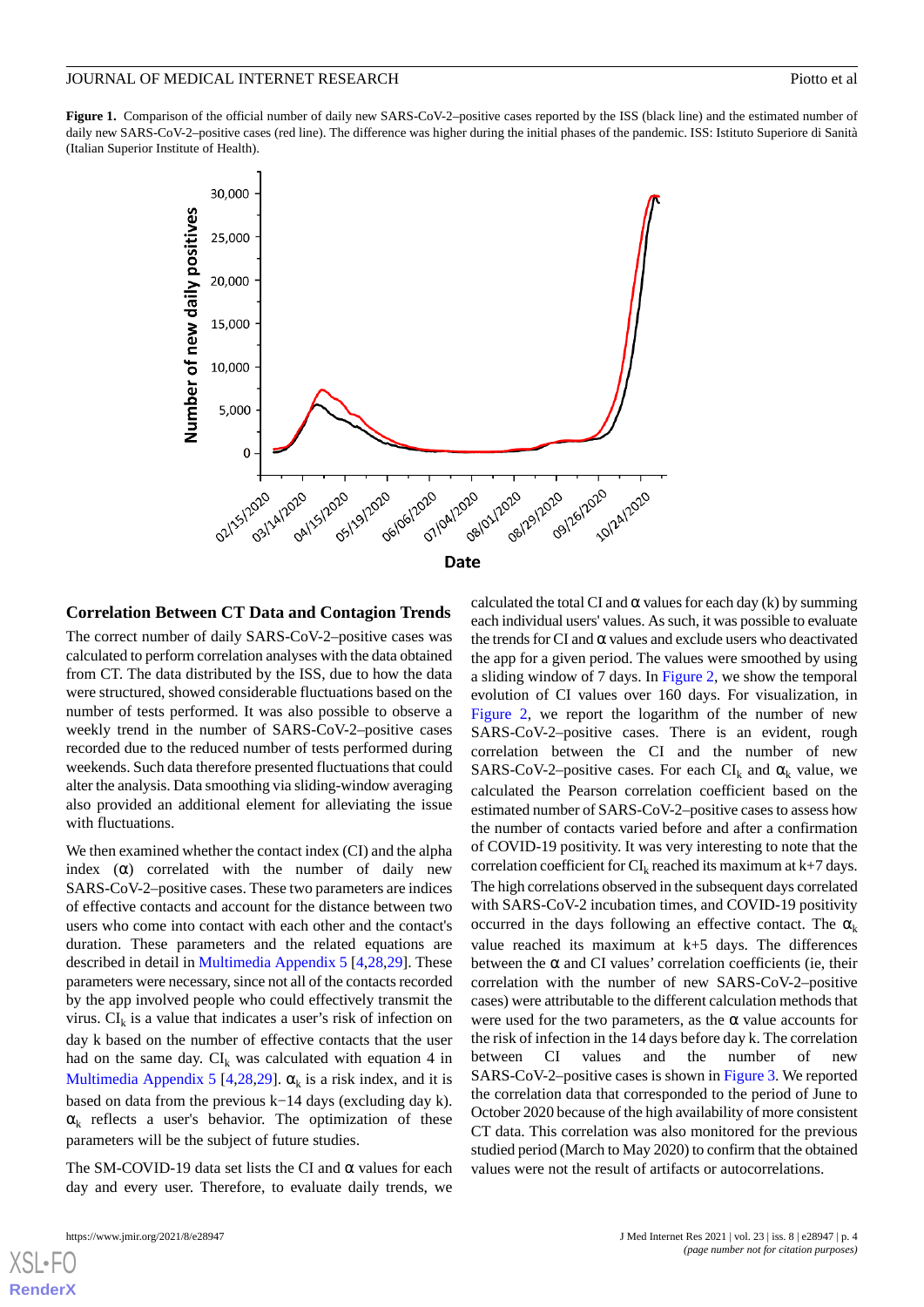#### JOURNAL OF MEDICAL INTERNET RESEARCH PIONE AND ACCOUNT PROPERTY AND PROTOCOL PROPERTY AND PIONE OF ALL PROPERTY AND ACCOUNT PROPERTY AND ACCOUNT PROPERTY AND ACCOUNT AND ACCOUNT AND ACCOUNT AND ACCOUNT AND ACCOUNT AND ACCO

<span id="page-4-0"></span>Figure 2. Temporal evolution of the CI values (black line) and the logarithm of the number of new SARS-CoV-2–positive cases (red line) during a 160-day period. CI: contact index.



<span id="page-4-1"></span>Figure 3. Pearson correlation analysis between CIk and the number of new SARS-CoV-2–positive cases with a time shift of 0 days to 60 days for the period of June 1 to October 31, 2020. The highest correlation value was observed at k+7 days. CI: contact index.



# *Discussion*

[XSL](http://www.w3.org/Style/XSL)•FO **[RenderX](http://www.renderx.com/)**

The analysis of the collected data allowed us to determine the aspects of CT that are essential for the evaluation of the progression of the SARS-CoV-2 pandemic. These essential aspects were identified via the estimation of the real number of new SARS-CoV-2–positive cases and the correlation of the

number and frequency of contacts with the probability of infection.

# **Estimation of the Total Number of People Who Tested Positive for SARS-CoV-2**

At the beginning of the pandemic in Italy, during the period of March to May 2020, the substantial underestimation of the total number of people who tested positive for SARS-CoV-2 in Italy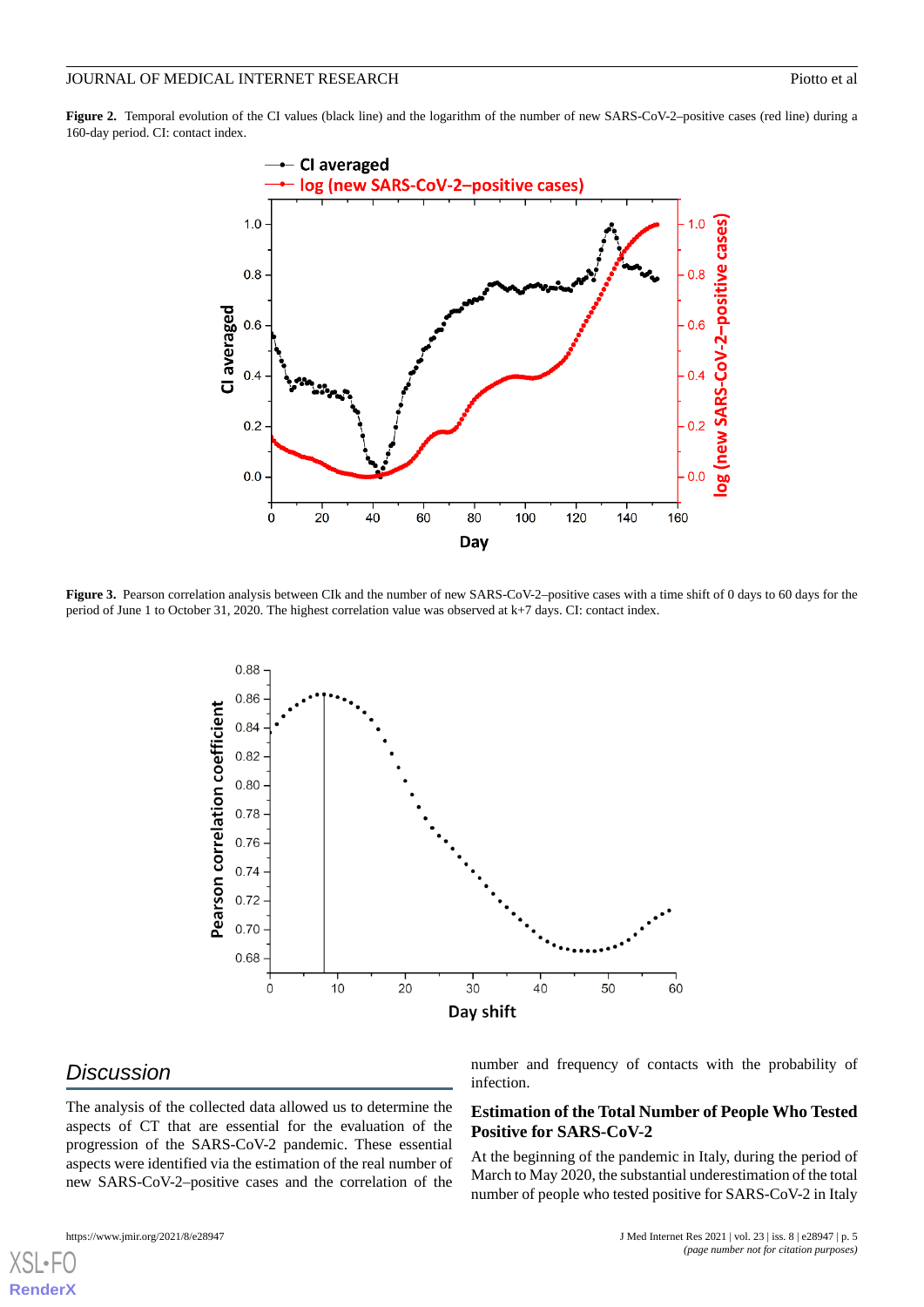was a likely scenario. This was undoubtedly due to the reduced number of tests that were performed during the first phase of the SARS-CoV-2 pandemic and the lack of an adequate response for tracing infections. One method for estimating a realistic number of SARS-CoV-2–positive cases is to use the ratio between the number of tests carried out and the number of SARS-CoV-2–positive cases detected every day. We chose this ratio because as the number of tests carried out increases, this number eventually plateaus. These data are collected throughout the country and are therefore subject to regional and local variability. It has been assumed that the ratio between the number of positive cases and the number of tests performed varies slowly over time in the absence of hospitalization problems. This ratio has been used to estimate the actual number of SARS-CoV-2–positive cases, which is always greater than or equal to the official number of cases. As shown in [Figure 1](#page-3-0), the difference between the official number of daily new SARS-CoV-2–positive cases and the estimated number of cases was higher during the initial phases of the pandemic (ie, during the period of March to May 2020). During this period, according to our analysis, at least 81,000 patients with SARS-CoV-2 infection were not diagnosed with COVID-19. As already mentioned, calculating the real number of new SARS-CoV-2–positive cases was necessary because the data provided by the Istituto Superiore di Sanità (Italian Superior Institute of Health) varied according to the number of tests performed each day. In the initial stages of the pandemic, the number of tests was remarkably low due to the lack of adequate diagnostic tools.

#### **Ethical and Practical Issues of CT Apps**

CT apps have generated much discussion, particularly discussions regarding privacy and such apps' susceptibility to attacks. Considerations of data security and possible privacy violations are certainly essential elements and have resulted in the creation of numerous solutions that have been adopted at the national level. This paper does not aim not to take a position on the security and privacy of CT apps, although the developers of SM-COVID-19 have considered these aspects. Rather, we are concerned with assessing whether CT apps, that is, those that can be developed based on currently available technology, can impact communities' health. Several apps have been adopted at a national level by multiple countries. However, during our research, we did not find any information on the availability of data collected by these apps. CT data provide useful information on various aspects of the SARS-CoV-2 pandemic (eg, the pandemic course) and the behavior and mobility of app users, thereby allowing researchers to map the frequency of contacts and identify high-risk areas. Our CT data set allowed us to analyze data and identify different classes of behavior among the population.

The SM-COVID-19 app uses a centralized model [\[23](#page-9-11),[24\]](#page-9-12). However, despite using a centralized model, users' privacy is completely protected via anonymization, as per the General Data Protection Regulation. The advantage of using a centralized model is that data stored on the server can be anonymized via aggregation and used by public authorities as a source of important aggregate information about the number of contacts in the population, the app's effectiveness in tracing and alerting

contacts, and the aggregate number of people who could potentially develop symptoms. Unlike a decentralized model, a centralized model provides access to CT data, thereby making these data available for analysis and the improvement of epidemiological models. As already stated by Ferretti et al [\[19\]](#page-9-7), the control of the SARS-CoV-2 epidemic via manual CT is impossible, as CT introduces a time lag resulting from the need to notify individuals about having contact with infected individuals. Such lag exacerbates the spread the infection, which is already remarkable given the infectivity of SARS-CoV-2 and the high percentage of transmission by presymptomatic individuals. The use of this app model, in which individuals are immediately notified about having contact with people who tested positive for SARS-CoV-2, would be sufficient for stopping the epidemic if the app is used by an adequate number of people [\[30](#page-10-1)] and would provide valuable data for creating accurate and valid predictive and epidemiological models. The choice of using a centralized model allows for the reconstruction of the chains of contagion transmission and the rapid propagation of risk indices (calculated with mathematical models)—operations that are difficult to implement when tracing data are only kept on devices.

By using data from August 2020, during which no lockdown measures or restrictions on mobility were in place and only partial restrictions were placed on gatherings, it was possible to identify 5 different behavior classes (or mobility classes). [Table 1](#page-2-0) shows the data from the clustering process. The five groups had approximately the same population size except for cluster 5, which had the largest number of people and included individuals with the highest mobility. The high amount of deviation in cluster 5 shows how users in this class alternated between experiencing days with 0 contacts (ie, no mobility; eg, days when they could be working from home) and experiencing days with a very high number of contacts (eg, due to a commute or due to work involving contact with the public). From these clusters, it is impossible to define the reasons behind a given number of contacts, but this is irrelevant as long as similar behaviors are present among the users belonging to a certain cluster. However, this clustering process provided interesting insights; it showed that there are classes of people with very low mobility (eg, older people) and classes of people with high mobility who experience a high number of contacts (eg, working in a hospital, supermarket, etc). This information can be even more useful when using a localized approach, such as using GPS data, as such data would help with providing more appropriate definitions for categories. The contacts registered by the app allowed us to trace the frequency of contacts and the trend in the number of contacts for a given period, a single user, a cluster, or the whole data set.

# **Correlation Between CT and the Total Number of New SARS-CoV-2–Positive Cases**

CT data correlated with the growth in the number of new SARS-CoV-2–positive cases, and the highest correlation was observed 5 to 7 days after day k. This observation is in line with the hypothesis that an increase in the number of contacts is linked to an increased risk of infection. The most interesting element of the correlation is the time gap. The differences in the correlation values were probably related to the incubation

```
XSL•FO
RenderX
```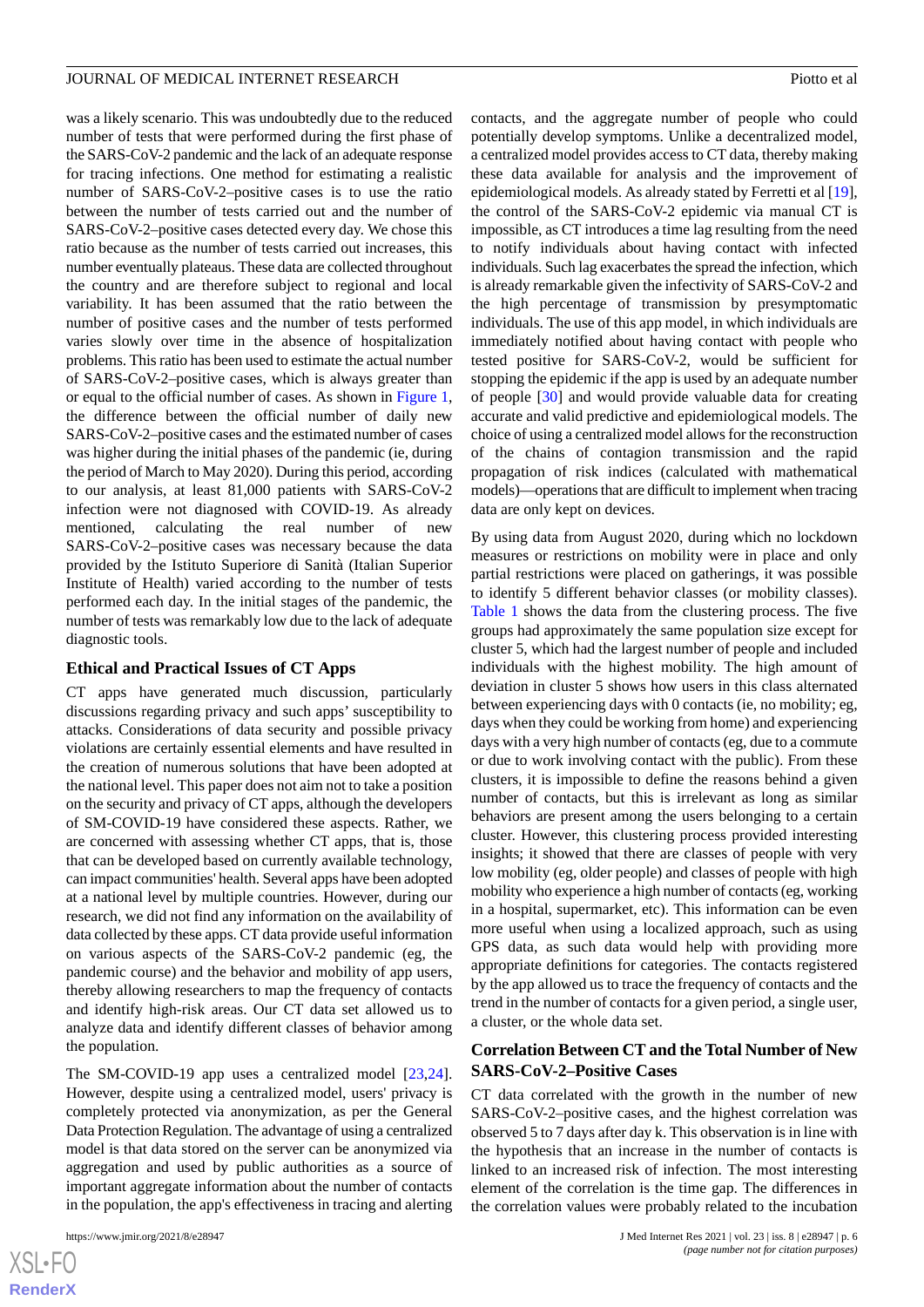period of SARS-CoV-2. Consequently, a contact that occurs on day k will not result in COVID-19 positivity on day k but on day k+n. This time gap is in line with the estimated incubation time for SARS-CoV-2 [\[4](#page-8-3),[28\]](#page-9-17), and our analysis shows the effectiveness of using CT data to predict the number of new SARS-CoV-2–positive cases. This high correlation means that CT data can be used to develop new and more accurate epidemiological models and predictive tools.

Although a distributed approach that involves the use of a central advertising server makes it possible to alert individuals in direct contacts (the first contact between a newly infected individual and another person) about an eventual infection, flooding operations are necessary on CT networks to warn individuals about contacts of level 2 or higher. The decentralized model provides only 1 degree of separation from a CT app user who tested positive for COVID-19 (user A). To obtain data on a longer chain of contacts, which would have a decreasing risk gradient, it would be necessary for user B (a user in user A's contact chain) to publish their identifier so that user C (a user who had contact with user B but not with user A) is alerted. This could prove particularly dangerous when an asymptomatic or low-symptomatic individual who has not been tested for SARS-CoV-2 infection could infect another person and even cause another person's death. [[31\]](#page-10-2) In such a situation, decentralized CT would fail. On the other hand, the centralized model allows for the instant tracing of all contacts, regardless of the degree of separation. This would result in the more effective containment of the contagion, since all individuals in a contact chain that are deemed to be at risk for infection would be notified immediately about the danger. In this model, voluntary data input by individuals involved in first-degree contacts for informing those involved in second-degree contacts would not be required whenever the former was notified about having contact with a person who tested positive for COVID-19. Similar conclusions were reached by Aleta et al [\[30](#page-10-1)], who proved the effectiveness of using an automatic and extensive CT system to contain the spread of SARS-CoV-2 when lockdown measures are lifted. The work of Aleta et al [\[30](#page-10-1)] confirmed the usefulness of CT data collected from the population and provided an excellent basis for improving predictions and reducing the social and economic impact of SARS-CoV-2 prior to the effective vaccination of the entire population. At the time of writing this paper, we did not find any other available data sets with real CT data.

#### **Geolocalization**

CT data can be beneficial for evaluating SARS-CoV-2 propagation data. The data set that was made available by the app is particularly interesting because, due to its structure, it can be used as the basis for tracing SSEs. SSEs are generally defined as outbreaks in which a small number of individuals infect a large number of secondary individuals (ie, well-above the expected average number of individuals) [\[32](#page-10-3)]. The CT data that allowed us to define behavioral clusters for the population can also help with determining the SARS-CoV-2 pandemic's potential for generating SSEs. Although lower than those of the SARS-CoV and MERS-CoV pandemics, the SARS-CoV-2 pandemic's potential for generating SSEs is significant. In the absence of interventions such as social distancing, this potential would be even more significant. When developing disease control measures, people should focus on the rapid CT and quarantining of infected individuals and policies for physical distancing or targeted shutdowns to prevent the occurrence of SSEs. Having the ability to predict a pandemic's potential for generating SSEs would be vital in preventing outbreaks, and it would considerably reduce a contagion's overall  $R_0$  value. The use of GPS data that are made anonymous with an appropriate protocol would enable researchers to use a rapid localized approach to significantly reducing the risk of contagion spread in certain areas and act in a targeted and localized manner. This type of information can prove very useful for planning the possible containment of a contagion in defined areas. The tests we performed that used GPS data showed the potential of this approach. For these tests, CT data that were acquired during the lockdown period (April 14 to May 3, 2020) from SM-COVID-19 users who had explicitly activated GPS tracing and whose GPS coordinates included the Campania Region were used [\(Figure 4](#page-7-0)). The simulations showed that a higher number of alerts were generated in locations that corresponded to the outbreaks that occurred during the lockdown [\(Figure 5\)](#page-7-1). This type of voluntarily provided information can be a handy tool for confining and preventing contagion spread.

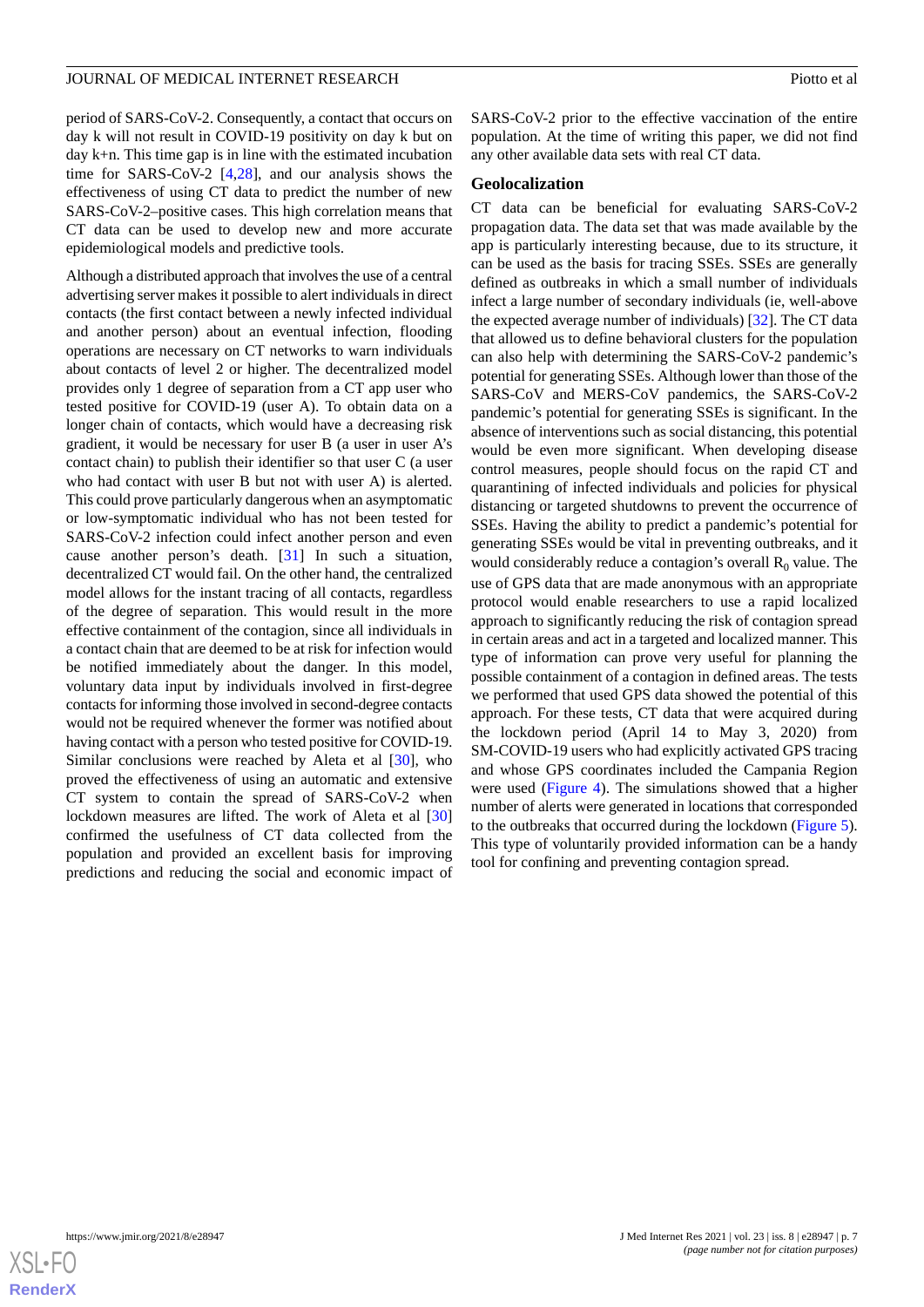# JOURNAL OF MEDICAL INTERNET RESEARCH PIONE AND ACCOUNT PROPERTY AND PROTOCOL PROPERTY AND PIONE OF ALL PROPERTY AND ACCOUNT PROPERTY AND ACCOUNT PROPERTY AND ACCOUNT AND ACCOUNT AND ACCOUNT AND ACCOUNT AND ACCOUNT AND ACCO

<span id="page-7-0"></span>**Figure 4.** A map showing contact tracing app users' GPS locations on September 10, 2020. These data were used for the tests.



<span id="page-7-1"></span>Figure 5. GPS test results. Green areas indicate locations that had a low risk of SARS-CoV-2 infection. Red areas indicate locations that had a high risk of infection. The red areas correspond to locations where SARS-CoV-2 outbreaks happened during the lockdown period.



#### **Conclusions**

[XSL](http://www.w3.org/Style/XSL)•FO **[RenderX](http://www.renderx.com/)**

The high correlation between CT data and the number of recorded SARS-COV-2–positive cases (with a delay of 5-7 days) was remarkable. The number of registered contacts and the number of new SARS-COV-2–positive cases showed the same weekly trend fluctuations, which not only depended on the number of tests but also on the different mobility abilities of people. Moreover, there was a time lag between the two

factors, and this was the result of the incubation time of SARS-CoV-2. This time lag can be used to estimate the real incubation time of SARS-CoV-2. Further, this correlation can be extremely useful for defining and predicting infection trends and can be used to improve predictive models that only use health authorities' data. Regardless of the effectiveness of CT, the collected data provided a powerful tool for improving predictive and epidemiological models and could be integrated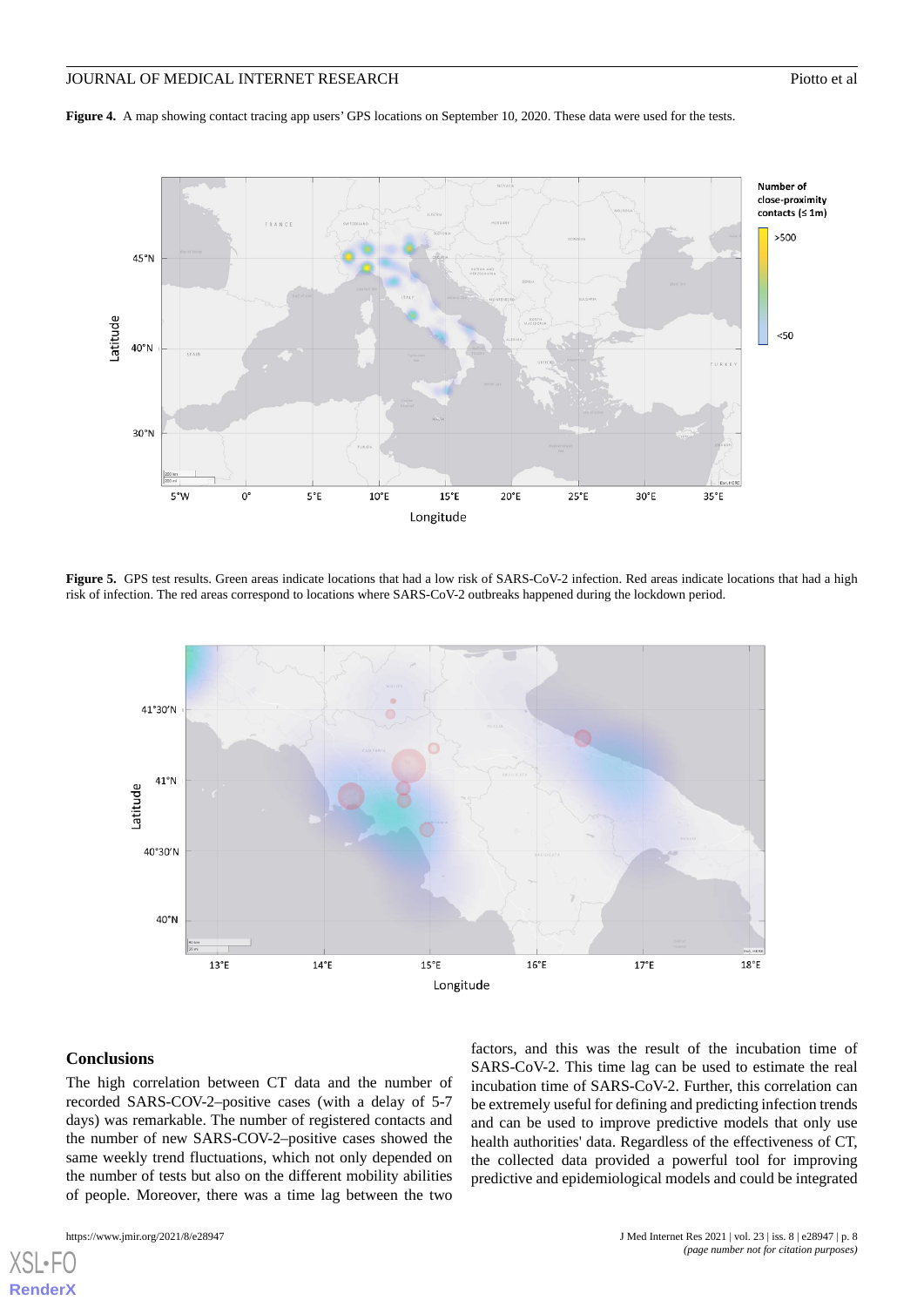into different types of analyses to improve the accuracy and efficiency of predictions based on real data.

This study lays the foundation for our upcoming papers. In future papers, we will show how CT data were implemented in a CT simulator to turn it into a real data-based contagion spread simulator, which provided us with data on the mobility of the different clusters that were defined in this study. The agents' mobility data will be used to determine the risk of infection,

identify epidemiological parameters, and simulate the spread of SARS-CoV-2 in different contexts. The SM-COVID-19 data set is open and free for use by the scientific community. This paper does not represent a policy pronouncement, as this would not be a scientific objective. We believe that our study may prompt informed discussions of the possible risks and likely benefits of our approach to using CT data. For these reasons, all collected data are available for further analysis.

## **Acknowledgments**

The authors thank the Campania Region for supporting our scientific research and the development of the app. We express our gratitude to Cesare Pianese and Luca Canepa for the numerous opportunities to discuss ethical and privacy issues. We also thank the entire SM-COVID-19 team [[33\]](#page-10-4) for supporting and distributing the data used in this work.

# **Conflicts of Interest**

<span id="page-8-5"></span>SP and LDB are members of the academic spin-off company SM, and they were involved in the development of the SM-COVID-19 app.

# **Multimedia Appendix 1**

<span id="page-8-6"></span>Acquisition of SM-COVID-19 app data on contacts. [[DOCX File , 41 KB](https://jmir.org/api/download?alt_name=jmir_v23i8e28947_app1.docx&filename=314e4a27a951e97e0ceb94e43c4ccdd8.docx)-[Multimedia Appendix 1\]](https://jmir.org/api/download?alt_name=jmir_v23i8e28947_app1.docx&filename=314e4a27a951e97e0ceb94e43c4ccdd8.docx)

# **Multimedia Appendix 2**

<span id="page-8-7"></span>Open data format. [[DOCX File , 15 KB](https://jmir.org/api/download?alt_name=jmir_v23i8e28947_app2.docx&filename=c783c5c1e7f70ca67e8b2a0ebd8b64e7.docx)-[Multimedia Appendix 2\]](https://jmir.org/api/download?alt_name=jmir_v23i8e28947_app2.docx&filename=c783c5c1e7f70ca67e8b2a0ebd8b64e7.docx)

## <span id="page-8-8"></span>**Multimedia Appendix 3**

Dumping and anonymization. [[DOCX File , 15 KB](https://jmir.org/api/download?alt_name=jmir_v23i8e28947_app3.docx&filename=e3c83b2432d6aaadcb8c86ab8430bc50.docx)-[Multimedia Appendix 3\]](https://jmir.org/api/download?alt_name=jmir_v23i8e28947_app3.docx&filename=e3c83b2432d6aaadcb8c86ab8430bc50.docx)

#### <span id="page-8-9"></span>**Multimedia Appendix 4**

Statistical analysis and estimates of the real number of SARS-CoV-2–positive cases. [[DOCX File , 14 KB](https://jmir.org/api/download?alt_name=jmir_v23i8e28947_app4.docx&filename=56084bfe5c395c873e108400ed880ff2.docx)-[Multimedia Appendix 4\]](https://jmir.org/api/download?alt_name=jmir_v23i8e28947_app4.docx&filename=56084bfe5c395c873e108400ed880ff2.docx)

# <span id="page-8-0"></span>**Multimedia Appendix 5**

<span id="page-8-1"></span>Contact index and alpha values. [[DOCX File , 20 KB](https://jmir.org/api/download?alt_name=jmir_v23i8e28947_app5.docx&filename=0359db58df070b7185d740daf188e8e9.docx)-[Multimedia Appendix 5\]](https://jmir.org/api/download?alt_name=jmir_v23i8e28947_app5.docx&filename=0359db58df070b7185d740daf188e8e9.docx)

#### <span id="page-8-2"></span>**References**

- 1. Coronavirus disease (COVID-19) pandemic. World Health Organization. URL: [https://www.who.int/emergencies/diseases/](https://www.who.int/emergencies/diseases/novel-coronavirus-2019) [novel-coronavirus-2019](https://www.who.int/emergencies/diseases/novel-coronavirus-2019) [accessed 2021-07-15]
- <span id="page-8-3"></span>2. Weekly epidemiological update - 5 October 2020. World Health Organization. 2020 Oct 05. URL: [https://www.who.int/](https://www.who.int/docs/default-source/coronaviruse/situation-reports/20201005-weekly-epi-update-8.pdf) [docs/default-source/coronaviruse/situation-reports/20201005-weekly-epi-update-8.pdf](https://www.who.int/docs/default-source/coronaviruse/situation-reports/20201005-weekly-epi-update-8.pdf) [accessed 2021-07-15]
- <span id="page-8-4"></span>3. WHO Director-General's opening remarks at the media briefing on COVID-19 - 11 March 2020. World Health Organization. 2020 Mar 11. URL: [https://www.who.int/dg/speeches/detail/](https://www.who.int/dg/speeches/detail/who-director-general-s-opening-remarks-at-the-media-briefing-on-covid-19---11-march-2020)
	- [who-director-general-s-opening-remarks-at-the-media-briefing-on-covid-19---11-march-2020](https://www.who.int/dg/speeches/detail/who-director-general-s-opening-remarks-at-the-media-briefing-on-covid-19---11-march-2020) [accessed 2021-07-15]
- 4. Lauer SA, Grantz KH, Bi Q, Jones FK, Zheng Q, Meredith HR, et al. The incubation period of coronavirus disease 2019 (COVID-19) from publicly reported confirmed cases: estimation and application. Ann Intern Med 2020 May 05;172(9):577-582 [[FREE Full text](https://www.acpjournals.org/doi/abs/10.7326/M20-0504?url_ver=Z39.88-2003&rfr_id=ori:rid:crossref.org&rfr_dat=cr_pub%3dpubmed)] [doi: [10.7326/M20-0504](http://dx.doi.org/10.7326/M20-0504)] [Medline: [32150748\]](http://www.ncbi.nlm.nih.gov/entrez/query.fcgi?cmd=Retrieve&db=PubMed&list_uids=32150748&dopt=Abstract)
- 5. Cho SY, Kang JM, Ha YE, Park GE, Lee JY, Ko JH, et al. MERS-CoV outbreak following a single patient exposure in an emergency room in South Korea: an epidemiological outbreak study. Lancet 2016 Sep 03;388(10048):994-1001 [\[FREE](http://europepmc.org/abstract/MED/27402381) [Full text\]](http://europepmc.org/abstract/MED/27402381) [doi: [10.1016/S0140-6736\(16\)30623-7](http://dx.doi.org/10.1016/S0140-6736(16)30623-7)] [Medline: [27402381](http://www.ncbi.nlm.nih.gov/entrez/query.fcgi?cmd=Retrieve&db=PubMed&list_uids=27402381&dopt=Abstract)]

[XSL](http://www.w3.org/Style/XSL)•FO **[RenderX](http://www.renderx.com/)**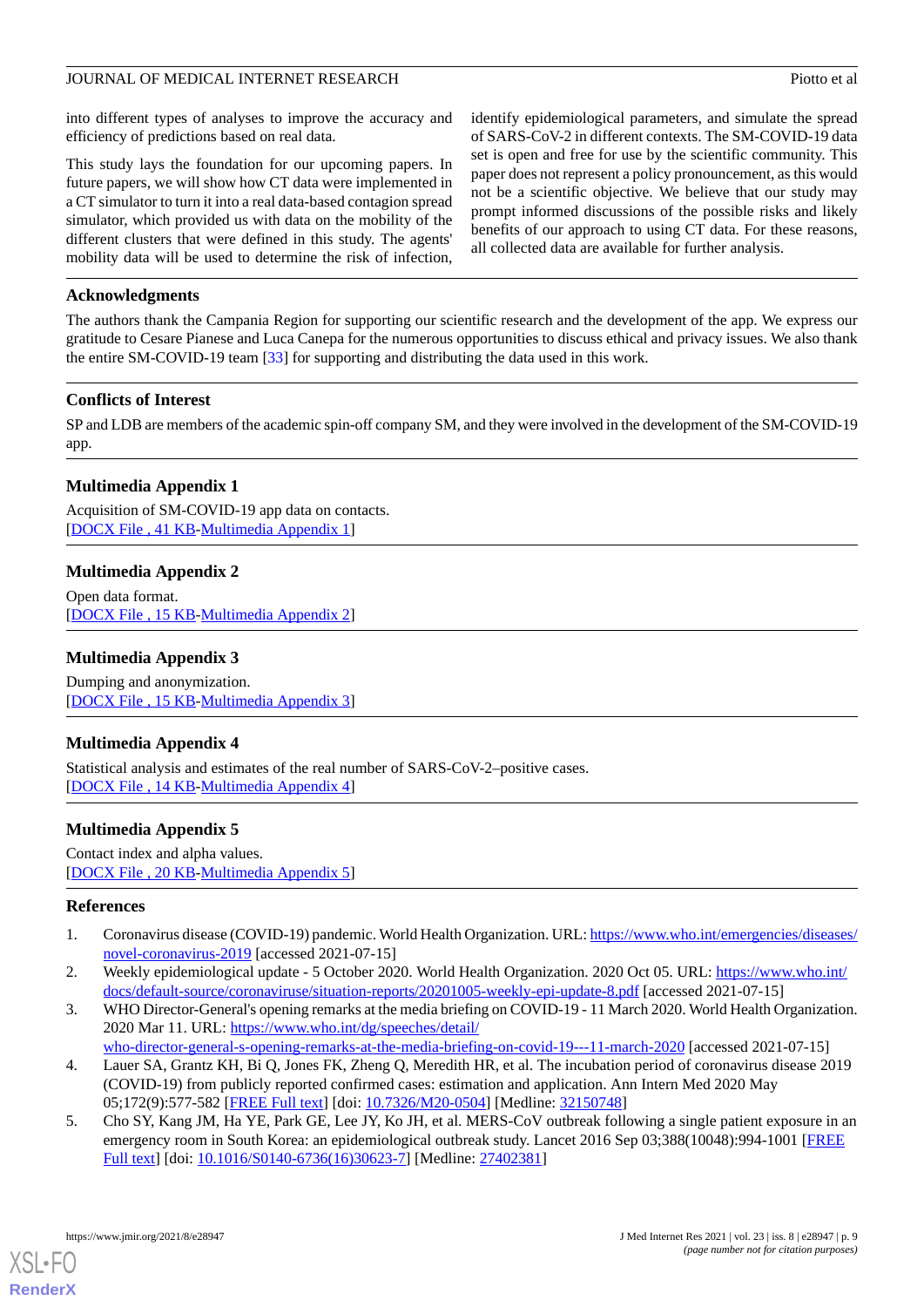# JOURNAL OF MEDICAL INTERNET RESEARCH PIONE AND ACCOUNT PROPERTY AND PROTOCOL PROPERTY AND PIOTO ET ALL PROPERTY AND PIOTO ET ALL PROPERTY AND ALL PROPERTY AND ACCOUNT AND ACCOUNT AND ACCOUNT AND ACCOUNT AND ACCOUNT AND ACC

- 6. Kim KH, Tandi TE, Choi JW, Moon JM, Kim MS. Middle East respiratory syndrome coronavirus (MERS-CoV) outbreak in South Korea, 2015: epidemiology, characteristics and public health implications. J Hosp Infect 2017 Feb;95(2):207-213 [[FREE Full text](http://europepmc.org/abstract/MED/28153558)] [doi: [10.1016/j.jhin.2016.10.008](http://dx.doi.org/10.1016/j.jhin.2016.10.008)] [Medline: [28153558\]](http://www.ncbi.nlm.nih.gov/entrez/query.fcgi?cmd=Retrieve&db=PubMed&list_uids=28153558&dopt=Abstract)
- 7. Shen Z, Ning F, Zhou W, He X, Lin C, Chin DP, et al. Superspreading SARS events, Beijing, 2003. Emerg Infect Dis 2004 Feb;10(2):256-260 [[FREE Full text](http://europepmc.org/abstract/MED/15030693)] [doi: [10.3201/eid1002.030732\]](http://dx.doi.org/10.3201/eid1002.030732) [Medline: [15030693](http://www.ncbi.nlm.nih.gov/entrez/query.fcgi?cmd=Retrieve&db=PubMed&list_uids=15030693&dopt=Abstract)]
- 8. Wang SX, Li YM, Sun BC, Zhang SW, Zhao WH, Wei MT, et al. The SARS outbreak in a general hospital in Tianjin, China -- the case of super-spreader. Epidemiol Infect 2006 Aug;134(4):786-791. [doi: [10.1017/S095026880500556X](http://dx.doi.org/10.1017/S095026880500556X)] [Medline: [16371174](http://www.ncbi.nlm.nih.gov/entrez/query.fcgi?cmd=Retrieve&db=PubMed&list_uids=16371174&dopt=Abstract)]
- <span id="page-9-1"></span><span id="page-9-0"></span>9. Zhao S, Lin Q, Ran J, Musa SS, Yang G, Wang W, et al. Preliminary estimation of the basic reproduction number of novel coronavirus (2019-nCoV) in China, from 2019 to 2020: A data-driven analysis in the early phase of the outbreak. Int J Infect Dis 2020 Mar;92:214-217 [[FREE Full text](https://www.imperial.ac.uk/mrc-global-infectious-disease-analysis/covid-19/report-2-update-case-estimates-covid-19/)] [doi: [10.1016/j.ijid.2020.01.050\]](http://dx.doi.org/10.1016/j.ijid.2020.01.050) [Medline: [32007643](http://www.ncbi.nlm.nih.gov/entrez/query.fcgi?cmd=Retrieve&db=PubMed&list_uids=32007643&dopt=Abstract)]
- <span id="page-9-2"></span>10. Domingo E. Chapter 7 - Long-term virus evolution in nature. In: Virus as Populations (Second Edition). Cambridge, Massachusetts, United States: Academic Press; 2020:225-261.
- <span id="page-9-3"></span>11. Fraser C, Donnelly CA, Cauchemez S, Hanage WP, Van Kerkhove MD, Hollingsworth TD, WHO Rapid Pandemic Assessment Collaboration. Pandemic potential of a strain of influenza A (H1N1): early findings. Science 2009 Jun 19;324(5934):1557-1561 [[FREE Full text](http://www.sciencemag.org/cgi/pmidlookup?view=long&pmid=19433588)] [doi: [10.1126/science.1176062\]](http://dx.doi.org/10.1126/science.1176062) [Medline: [19433588](http://www.ncbi.nlm.nih.gov/entrez/query.fcgi?cmd=Retrieve&db=PubMed&list_uids=19433588&dopt=Abstract)]
- <span id="page-9-4"></span>12. Wallinga J, Teunis P. Different epidemic curves for severe acute respiratory syndrome reveal similar impacts of control measures. Am J Epidemiol 2004 Sep 15;160(6):509-516 [[FREE Full text](http://europepmc.org/abstract/MED/15353409)] [doi: [10.1093/aje/kwh255\]](http://dx.doi.org/10.1093/aje/kwh255) [Medline: [15353409](http://www.ncbi.nlm.nih.gov/entrez/query.fcgi?cmd=Retrieve&db=PubMed&list_uids=15353409&dopt=Abstract)]
- <span id="page-9-5"></span>13. Zhang S, Diao M, Yu W, Pei L, Lin Z, Chen D. Estimation of the reproductive number of novel coronavirus (COVID-19) and the probable outbreak size on the Diamond Princess cruise ship: A data-driven analysis. Int J Infect Dis 2020 Apr;93:201-204 [[FREE Full text](https://linkinghub.elsevier.com/retrieve/pii/S1201-9712(20)30091-6)] [doi: [10.1016/j.ijid.2020.02.033\]](http://dx.doi.org/10.1016/j.ijid.2020.02.033) [Medline: [32097725\]](http://www.ncbi.nlm.nih.gov/entrez/query.fcgi?cmd=Retrieve&db=PubMed&list_uids=32097725&dopt=Abstract)
- <span id="page-9-6"></span>14. Ferguson NM, Laydon D, Nedjati-Gilani G, Imai N, Ainslie K, Baguelin M, et al. Report 9: Impact of non-pharmaceutical interventions (NPIs) to reduce COVID-19 mortality and healthcare demand. Imperial College COVID-19 Response Team. 2020 Mar 16. URL: [https://www.imperial.ac.uk/media/imperial-college/medicine/sph/ide/gida-fellowships/](https://www.imperial.ac.uk/media/imperial-college/medicine/sph/ide/gida-fellowships/Imperial-College-COVID19-NPI-modelling-16-03-2020.pdf) [Imperial-College-COVID19-NPI-modelling-16-03-2020.pdf](https://www.imperial.ac.uk/media/imperial-college/medicine/sph/ide/gida-fellowships/Imperial-College-COVID19-NPI-modelling-16-03-2020.pdf) [accessed 2021-07-15]
- 15. Fraser C, Riley S, Anderson RM, Ferguson NM. Factors that make an infectious disease outbreak controllable. Proc Natl Acad Sci U S A 2004 Apr 20;101(16):6146-6151 [[FREE Full text\]](http://www.pnas.org/cgi/pmidlookup?view=long&pmid=15071187) [doi: [10.1073/pnas.0307506101\]](http://dx.doi.org/10.1073/pnas.0307506101) [Medline: [15071187](http://www.ncbi.nlm.nih.gov/entrez/query.fcgi?cmd=Retrieve&db=PubMed&list_uids=15071187&dopt=Abstract)]
- <span id="page-9-16"></span>16. Hellewell J, Abbott S, Gimma A, Bosse NI, Jarvis CI, Russell TW, Centre for the Mathematical Modelling of Infectious Diseases COVID-19 Working Group, et al. Feasibility of controlling COVID-19 outbreaks by isolation of cases and contacts. Lancet Glob Health 2020 Apr;8(4):e488-e496 [[FREE Full text](https://linkinghub.elsevier.com/retrieve/pii/S2214-109X(20)30074-7)] [doi: [10.1016/S2214-109X\(20\)30074-7](http://dx.doi.org/10.1016/S2214-109X(20)30074-7)] [Medline: [32119825\]](http://www.ncbi.nlm.nih.gov/entrez/query.fcgi?cmd=Retrieve&db=PubMed&list_uids=32119825&dopt=Abstract)
- <span id="page-9-7"></span>17. Klinkenberg D, Fraser C, Heesterbeek H. The effectiveness of contact tracing in emerging epidemics. PLoS One 2006 Dec 20;1(1):e12. [doi: [10.1371/journal.pone.0000012\]](http://dx.doi.org/10.1371/journal.pone.0000012) [Medline: [17183638](http://www.ncbi.nlm.nih.gov/entrez/query.fcgi?cmd=Retrieve&db=PubMed&list_uids=17183638&dopt=Abstract)]
- 18. Kretzschmar ME, Rozhnova G, Bootsma MCJ, van Boven M, van de Wijgert JHHM, Bonten MJM. Impact of delays on effectiveness of contact tracing strategies for COVID-19: a modelling study. Lancet Public Health 2020 Aug;5(8):e452-e459 [[FREE Full text](https://linkinghub.elsevier.com/retrieve/pii/S2468-2667(20)30157-2)] [doi: [10.1016/S2468-2667\(20\)30157-2\]](http://dx.doi.org/10.1016/S2468-2667(20)30157-2) [Medline: [32682487](http://www.ncbi.nlm.nih.gov/entrez/query.fcgi?cmd=Retrieve&db=PubMed&list_uids=32682487&dopt=Abstract)]
- <span id="page-9-9"></span><span id="page-9-8"></span>19. Ferretti L, Wymant C, Kendall M, Zhao L, Nurtay A, Abeler-Dörner L, et al. Quantifying SARS-CoV-2 transmission suggests epidemic control with digital contact tracing. Science 2020 May 08;368(6491):eabb6936 [\[FREE Full text\]](http://europepmc.org/abstract/MED/32234805) [doi: [10.1126/science.abb6936](http://dx.doi.org/10.1126/science.abb6936)] [Medline: [32234805\]](http://www.ncbi.nlm.nih.gov/entrez/query.fcgi?cmd=Retrieve&db=PubMed&list_uids=32234805&dopt=Abstract)
- <span id="page-9-10"></span>20. Bengio Y, Janda R, Yu YW, Ippolito D, Jarvie M, Pilat D, et al. The need for privacy with public digital contact tracing during the COVID-19 pandemic. Lancet Digit Health 2020 Jul;2(7):e342-e344 [\[FREE Full text\]](https://linkinghub.elsevier.com/retrieve/pii/S2589-7500(20)30133-3) [doi: [10.1016/S2589-7500\(20\)30133-3\]](http://dx.doi.org/10.1016/S2589-7500(20)30133-3) [Medline: [32835192](http://www.ncbi.nlm.nih.gov/entrez/query.fcgi?cmd=Retrieve&db=PubMed&list_uids=32835192&dopt=Abstract)]
- <span id="page-9-11"></span>21. Dar AB, Lone AH, Zahoor S, Khan AA, Naaz R. Applicability of mobile contact tracing in fighting pandemic (COVID-19): Issues, challenges and solutions. Comput Sci Rev 2020 Nov;38:100307 [[FREE Full text\]](http://europepmc.org/abstract/MED/32989380) [doi: [10.1016/j.cosrev.2020.100307\]](http://dx.doi.org/10.1016/j.cosrev.2020.100307) [Medline: [32989380](http://www.ncbi.nlm.nih.gov/entrez/query.fcgi?cmd=Retrieve&db=PubMed&list_uids=32989380&dopt=Abstract)]
- <span id="page-9-12"></span>22. Chan J, Foster D, Gollakota S, Horvitz E, Jaeger J, Kakade S, et al. PACT: Privacy Sensitive Protocols and Mechanisms for Mobile Contact Tracing. arXiv. 2021 Preprint posted online on May 7, 2020. [\[FREE Full text\]](https://arxiv.org/pdf/2004.03544.pdf)
- <span id="page-9-13"></span>23. Ahmed N, Michelin RA, Xue W, Ruj S, Malaney R, Kanhere SS, et al. A survey of COVID-19 contact tracing apps. IEEE Access 2020 Jul 20;8:134577-134601 [[FREE Full text](https://ieeexplore.ieee.org/document/9144194)] [doi: [10.1109/access.2020.3010226](http://dx.doi.org/10.1109/access.2020.3010226)]
- <span id="page-9-15"></span><span id="page-9-14"></span>24. Braithwaite I, Callender T, Bullock M, Aldridge RW. Automated and partly automated contact tracing: a systematic review to inform the control of COVID-19. Lancet Digit Health 2020 Nov; 2(11): e607-e621 [\[FREE Full text\]](https://linkinghub.elsevier.com/retrieve/pii/S2589-7500(20)30184-9) [doi: [10.1016/S2589-7500\(20\)30184-9\]](http://dx.doi.org/10.1016/S2589-7500(20)30184-9) [Medline: [32839755](http://www.ncbi.nlm.nih.gov/entrez/query.fcgi?cmd=Retrieve&db=PubMed&list_uids=32839755&dopt=Abstract)]
- <span id="page-9-17"></span>25. SM-Covid-19 App — Tracing app against Covid-19. SM-COVID-19. URL: <https://www.smcovid19.org> [accessed 2021-07-15]
- 26. COVID-19 Italia Monitoraggio situzaione. GitHub. URL:<https://github.com/pcm-dpc/COVID-19/> [accessed 2021-07-15]
- 27. SM-COVID-19: Contact Tracing Open Data. SM-COVID-19. URL:<https://smp.softmining.it/smp-smc19od.aspx> [accessed] 2021-07-15]
- 28. Yang L, Dai J, Zhao J, Wang Y, Deng P, Wang J. Estimation of incubation period and serial interval of COVID-19: analysis of 178 cases and 131 transmission chains in Hubei province, China. Epidemiol Infect 2020 Jun 19;148:e117 [[FREE Full](http://europepmc.org/abstract/MED/32594928) [text](http://europepmc.org/abstract/MED/32594928)] [doi: [10.1017/S0950268820001338](http://dx.doi.org/10.1017/S0950268820001338)] [Medline: [32594928](http://www.ncbi.nlm.nih.gov/entrez/query.fcgi?cmd=Retrieve&db=PubMed&list_uids=32594928&dopt=Abstract)]

[XSL](http://www.w3.org/Style/XSL)•FO **[RenderX](http://www.renderx.com/)**